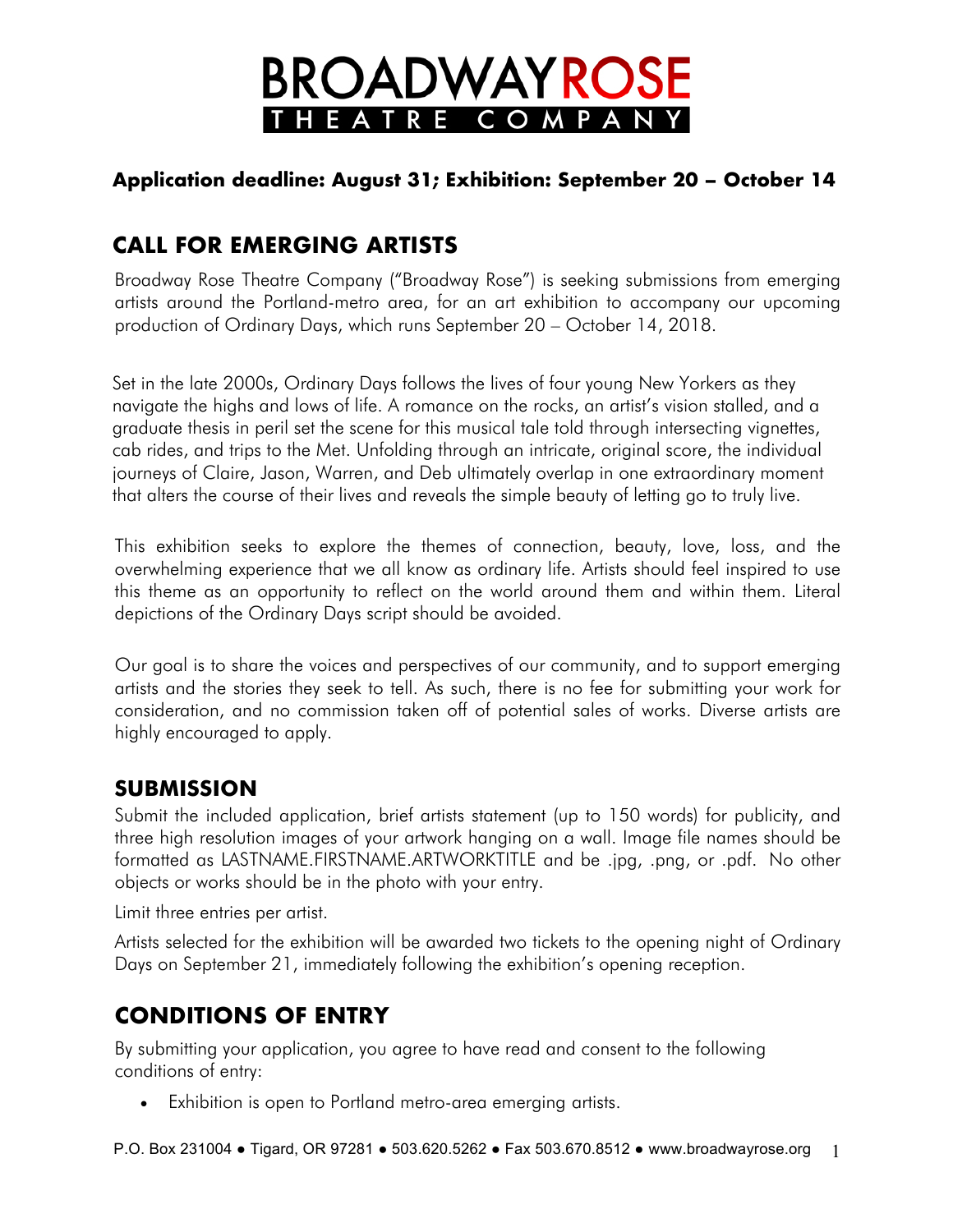## **BROADWAYROS** HEATRE COMPAN

CONDITIONS OF ENTRY (Continued)

- Artwork must be the artist's own original work.
- Broadway Rose reserves the right to accept or reject any work at its discretion.
- Artwork can be of any medium, but must be WIRED AND READY FOR HANGING. NO SAW-TOOTH HANGERS. Items not properly wired cannot be accepted. Free standing sculptures and other such items cannot be accommodated by the venue. All paint, varnish, etc. must be dry. No exceptions.
- Dimensions not to exceed 36" in height or width, including frame. Number of selections subject to total amount of entries and available space.
- Works must be hand delivered and retrieved during outlined dates. Artwork not picked up during the required time will be considered a donation to Broadway Rose.
- Sales are the responsibility of the artist. Broadway Rose will list eligible items for sale with prices, and have artists contact information available for interested in patrons. No commission will be required or accepted by Broadway Rose. Broadway Rose is not responsible for the facilitating of sales or communications between artists and potential buyers beyond the initial sharing of contact information. Broadway Rose is not liable for any aspect of the transactions between artist and buyer.
- Artwork must remain hanging for duration of exhibition, regardless of sale status.
- The selection committee's decision is final, as well as conditional to proper submission of the artwork represented by the artist's application, images, and all terms outlined by Broadway Rose Theatre Company. Broadway Rose reserves the right to reject or remove any accepted art throughout the duration of the selection process and exhibition.
- Accepted artists agree to having their original works of art on display for the public for the duration of the show. They consent to having their names and images of their accepted works published on social media channels, the Broadway Rose website, and in any media outlets coverage of the production or event. They agree to having their contact information published and made available to patrons interested in purchasing their artwork.
- The Broadway Rose New Stage is insured for temporary artwork; however, artists are encouraged to consider additional coverage for their work if they feel it is required. An estimated value is required on the application form for all works, regardless of if they are available for sale. Prices for works that are not for sale will not be published.